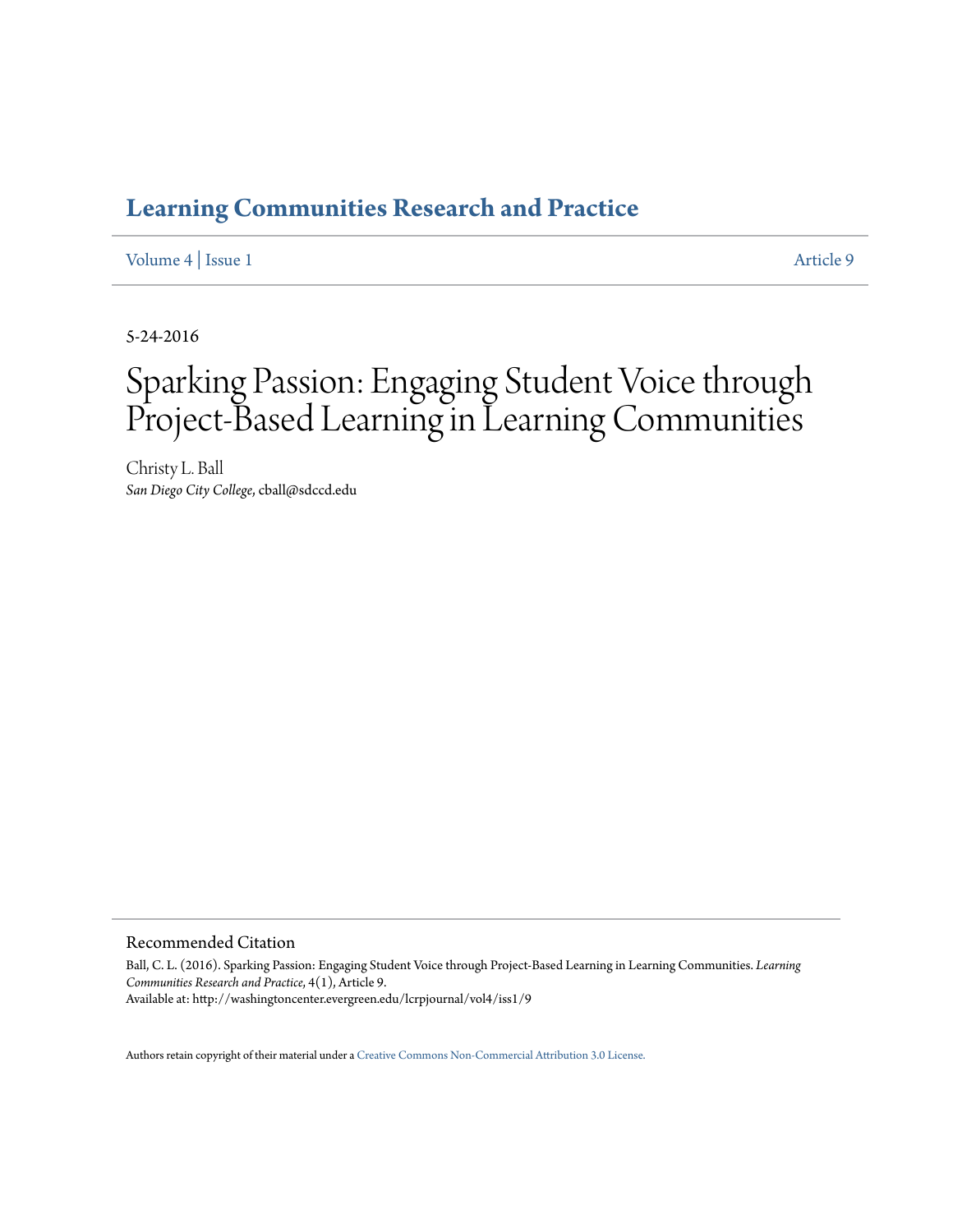## Sparking Passion: Engaging Student Voice through Project-Based Learning in Learning Communities

#### **Abstract**

How do we confront entrenched educational practices in higher education that lead to student demotivation, poor retention, and low persistence? This article argues that project-based learning that situates student voice and capacity at the center of culturally-responsive curriculum has the potential to spark student passion for problem-solving real world issues that directly affect them, their family, and/or their community, especially when combined with other key component student-centered strategies found in learning communities. The article asserts that we learn more when we are doing something we care about, and project-based learning (a.k.a. Passion Projects) that responds to students in the room not only sends the message that we value their experiences and points of view, which in hand, leads to a more inclusive, positive environment, it also provides experience for the kind of thinking and skills students need to integrate for 21<sup>st</sup> century careers.

#### **Keywords**

project-based learning, culturally responsive teaching, passion, motivation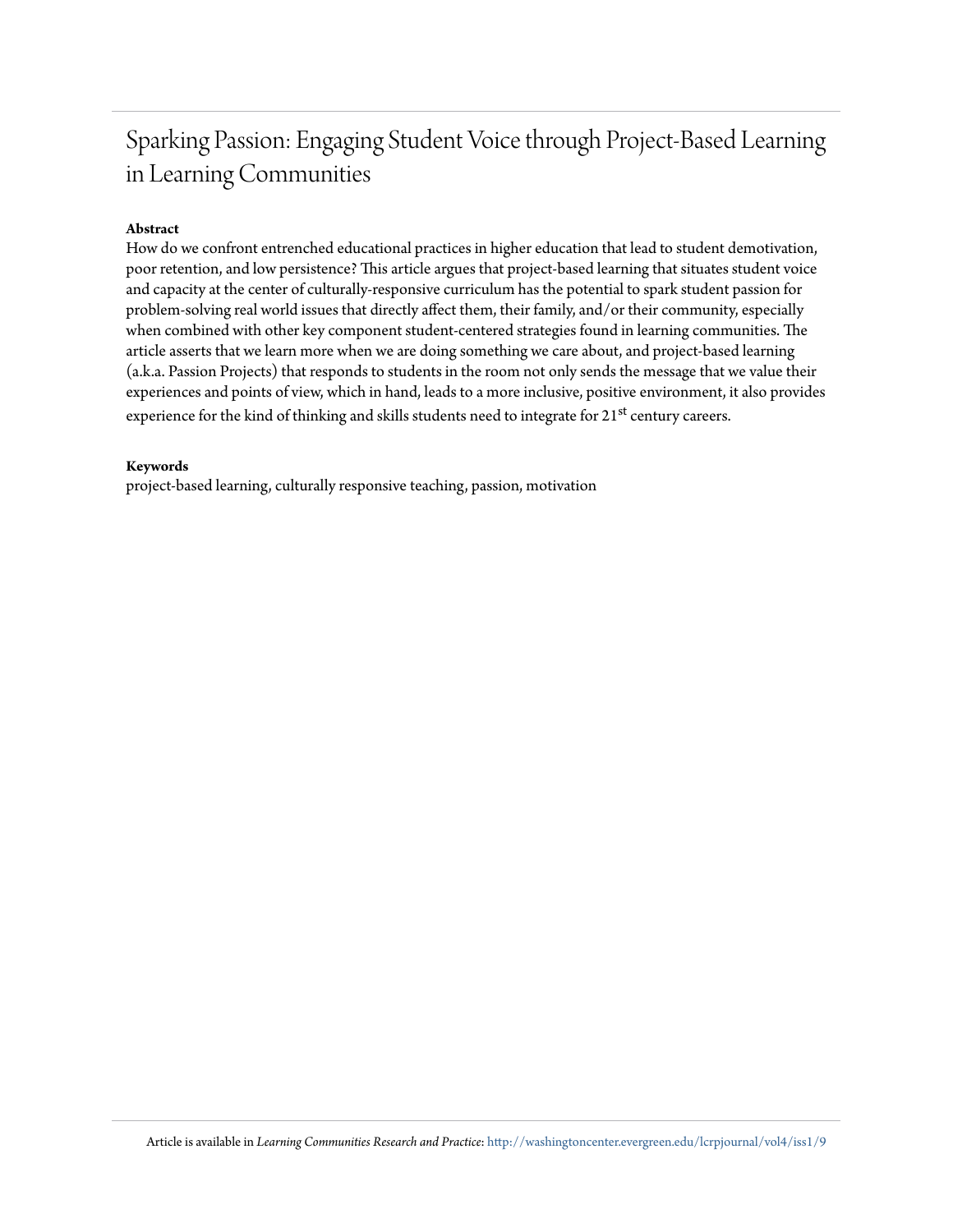#### **Introduction**

Some of the most brilliant, creative people I know did not do well at school. Many of them didn't really discover what they could do and who they really were—until they'd left school and recovered from their education.

*–*Ken Robinson, *The Element: How Finding Your Passion Changes Everything*

San Diego City College has provided fruitful ground for the development of learning communities that draw on student interests, most notably in the formation of linked reading and writing courses in our basic skills program. These courses are designed to empower student voice, agency, and passion for learning via a social justice curriculum. For the last eight semesters, I have developed and refined an approach that motivates and engages students in my basic skills reading course. My experience demonstrates that learners learn more and persist through challenges when we are having fun and/or doing something we really care about. Project-based learning—Passion Projects—situates student voice and experience at the center of the curriculum, which fits well with the high impact practices that shape learning communities. Passion Projects promote assessment that engages multiple intelligences and support student-centered pedagogy rather than prefabricated, predetermined, textbook unit of inquiry. This improvisational ethos values the practitioner's expertise while welcoming the messiness that comes with the kind of culturally responsive, project-based learning necessary to capitalize on student interests and passions. It is a paradigmatic shift in mindset and practice, and it is worth every bit of struggle.

#### **Addressing Student Motivation, Retention, and Persistence**

Howard Gardner (2011) has identified nine multiple intelligences, including verbal-linguistic, mathematical-logical, musical, visual-spatial, bodily-kinesthetic, interpersonal, intrapersonal, naturalist, and existential. Clearly, most traditional academic classrooms (especially English) favor verbal-linguistic intelligence, or the skills of listening, speaking, and writing. Boiled down, it might look like this: teachers lecture; students read and listen, take notes, talk to each other, write about the topic or take a test; the class moves on. Although this pedagogical approach works for some students, this method is more top down than it needs to be, and at the end of the day, it can be boring, too. Monotonous. Predictable. Stale. It can divest learning of its true potential to empower student voice and agency. Worse, it excludes and (at times) demoralizes students who possess other forms of intelligence. It sends the pernicious message to too many students that

1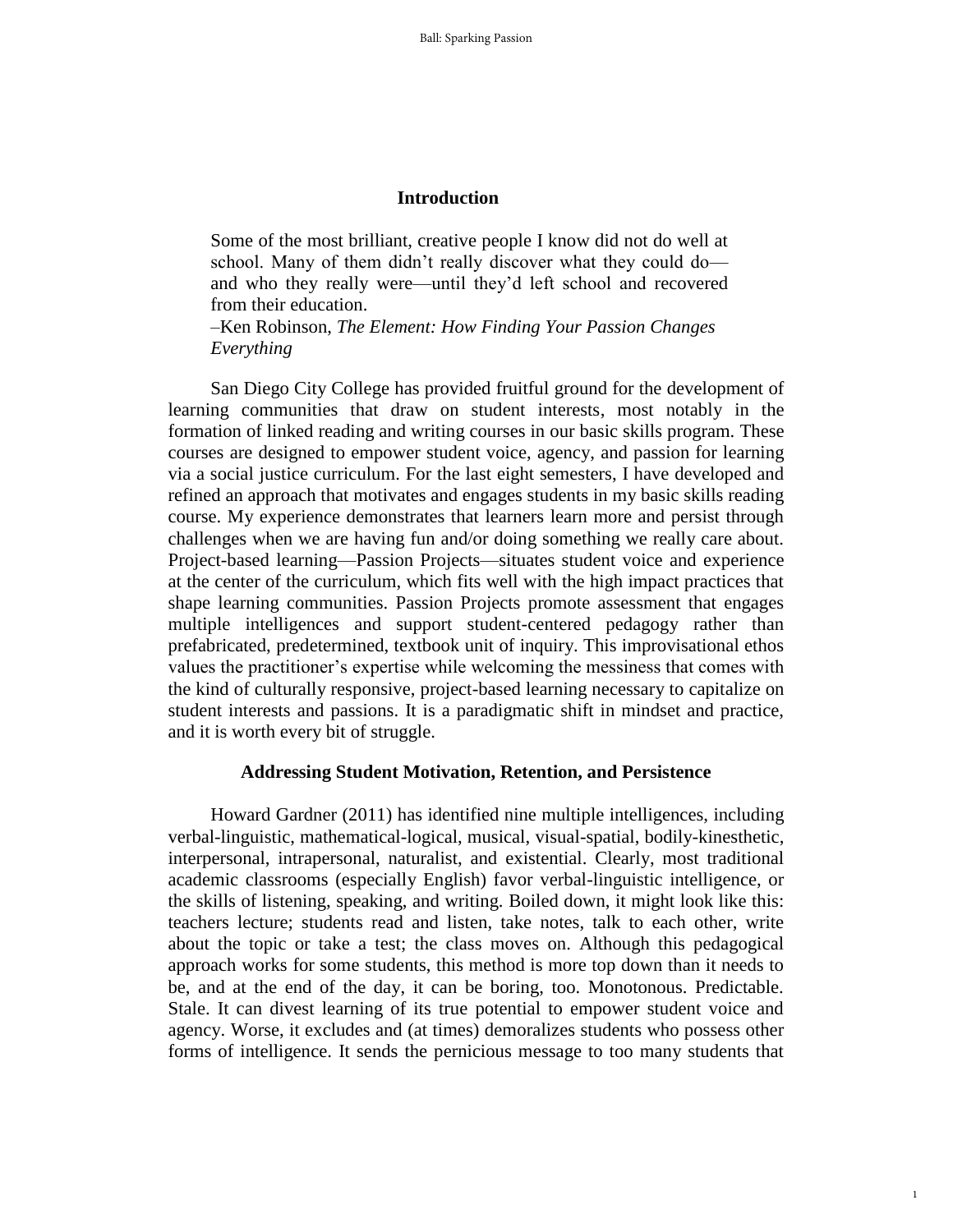they are "not smart," and guess what students do when they feel left behind or left out? They leave.

As educational critic Ken Robinson explains in his books and renowned TedTalks, too many students come to (in my case) community college with years of less-than-optimal, sometimes downright traumatic experiences in education that they must "recover" from (*if* they recover). A one-size-fits-all pedagogical approach—like privileging one kind of intelligence over all others—creates collateral damage. In my experience, many adult learners enter with an unhealthy self-image shaped by false, yet, deeply entrenched, beliefs of inadequacy.<sup>1</sup> This is the very real, shameful effect of truncated forms of assessment and cultural incompetency in traditional schooling. Many educational researchers and practitioners have documented that failure is often not the result of a student's lack of knowledge or understanding; rather, traditional assessment is the problem (Howard, 2010; Robinson, 2009). This is why I employ a variety of assessments in my teaching, affording each student the opportunity to show what they know in a way that cultivates their strengths instead of revealing their weaknesses. This means more collaborative work and group presentations by "crews" or "tribes" in the classroom, oral assessments, readings that directly connect to that crew's interests or area of contribution to the passion project, and individual and group conferencing for individualized goal setting and overall performance assessment.

One of my goals is to design learning experiences that not only meet the objectives of the course or learning community but also encourage students to discover/demonstrate their strengths and show what they have learned in ways that celebrate their various intelligences and learning styles. Like many others in my department, I openly admit that I do this in pursuit of a much greater goal: healing, and, hopefully thereby, fostering a renewed sense of belonging in school and joy in learning, the kind every learner deserves to have.

#### **Culturally Responsive Curriculum and Project-Based Learning**

To confront entrenched educational practices in higher education that lead to student demotivation, poor retention, and low persistence, many departmental colleagues who teach in learning communities have implemented some form of project-based learning that situates student voice and capacity at the center of culturally responsive curriculum. As professors in a Hispanic-serving institution in an urban border/military city, we serve a diverse student population, including international students who cross the border every day, veterans, single parents, returning students, working students, homeless students, students with addictions and/or mental illness, students who just finished high school, and students who

 $\overline{a}$ 

<sup>&</sup>lt;sup>1</sup> Students of color in particular (my core student populations) are disproportionately affected as the result of structural racism and deficit thinking in the classroom.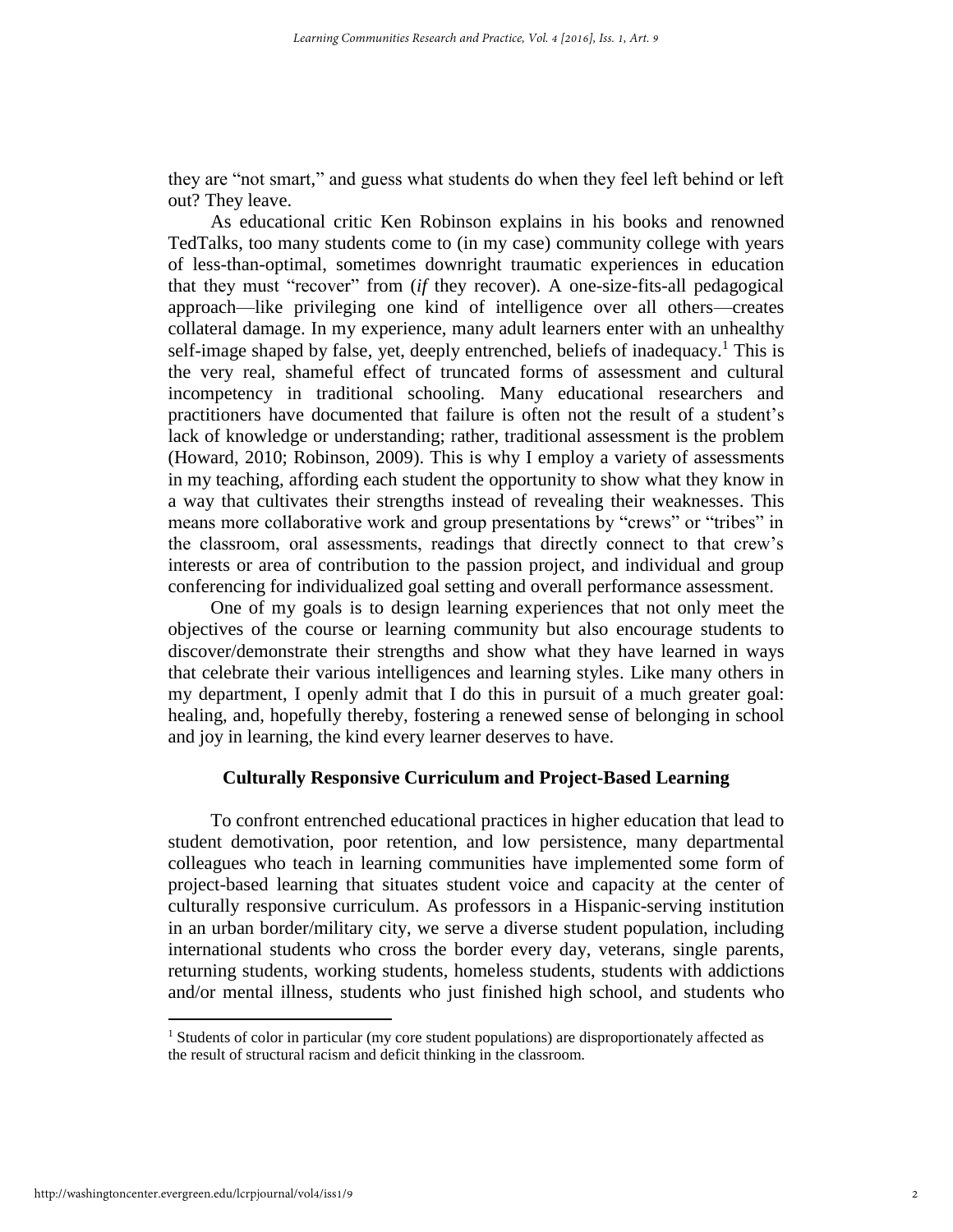never attended high school in the first place. The majority are working class and first-generation college students. And that is just a *glimpse* of our mosaic. As you might imagine, this level of diversity is both a blessing and a challenge. While class discussions, group work, and campus culture can be interesting and vibrant, the pressure for individualized instruction can seem too problematic to bear. However, building a community of learners, which is a primary focus of learning communities, takes the pressure off the teacher to be everything to everyone.

In my department, teachers have developed their own ways of leading students to discover or articulate what really matters to them. Simple tends to work best in my experience. I begin with a set of open-ended questions to encourage students to reflect on their lived experiences. I ask them: "What do *you* need?" Then after we've jotted down ideas and discussed some of the problems, I ask them, "What does your *family* need?" And finally, "What does your *community* need?" I want them to start here because this is where their lived experiences become the curriculum and where they find their voice, position, and motivation to become more knowledgeable. If "need" does not spark the thinking necessary for meaningful discussion, using the same sequence, I will ask about "problems" instead: What problems do *you* [*your family, your community*] have? I then coach students to explain and elaborate their views while we anchor their responses to local and global efforts for social, economic, racial, and environmental justice. These discussions shape my curriculum planning in real time as we continue the focus on course content in the context of both individual and group work—the foundations of what we describe as passion projects.

So what are Passion Projects exactly? <sup>2</sup> Depending on where students are from, what they have been through, and what they need or know (or want to know), they might bring up the need for affordable housing or transportation, access to healthy foods, or subsidized daycare. They might discuss distrust between the community and the police. They might talk about anything from better financial aid to immigration rights to the minimum wage to the foster care system. What is important is that students identify a problem that affects them directly, one that they care deeply about. From here, the project-based learning takes flight. Students investigate the issue of their choosing and present their findings to the learning community, and if possible, to other learning communities in an end-of-the-semester Research Symposium. This semester my students are doing an all-class passion project on the Tiny Homes "Housing First" Movement to address homelessness in San Diego and around the nation. Our school is smack-dab in the middle of several homeless encampments. Our students see the hardship daily and several have experienced homelessness themselves. When the semester started, a local coalition of volunteers called Homeless to Housed had

 $\overline{a}$ 

<sup>2</sup> Many professors include some type of service learning component for the Passion Projects.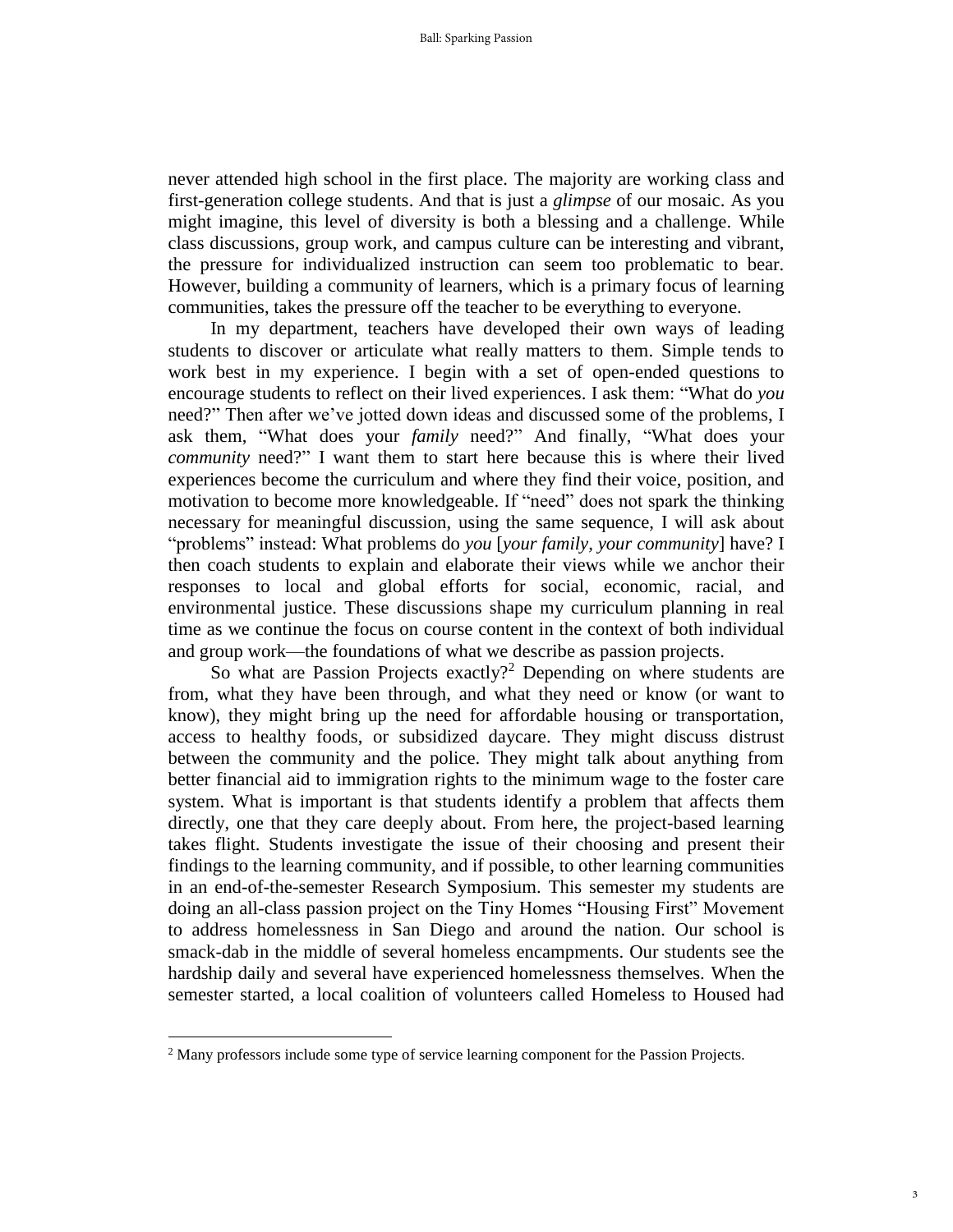just formed. The class decided to get involved. One crew created posters using pathos and protested at a City Council meeting; another crew wrote emails to the mayor using basic rhetorical strategies to persuade him to help the cause; another crew tabled on campus to collect signatures for a petition; another crew helped build two tiny homes for the homeless while a film crew filmed footage of the project to present to our college president with the goal of obtaining his endorsement of the local movement.<sup>3</sup>

Although the final projects vary depending on student interests and talents, I have developed a guide, *The Five Ps of Passion Projects*. Regardless of what form the final presentation takes, students are required to research, annotate, summarize along the way, and include facts, statistics, expert opinion, and cause/effect thinking for their chosen topic. *The Five Ps of Passion Projects* includes:

- 1. Poetry (original verse, slam or traditional, performed or recorded);
- 2. Posters (infographics using free online makers like Piktochart or Infogr.am, or traditional posters are fine);
- 3. PowerPoint/Prezi presentations;
- 4. Public Service Announcements (PSAs and mini-documentaries);<sup>4</sup> and
- 5. Performances (songs, short plays/skits, panel discussions, etc.).

#### **Embrace the Mess: Project-Based Learning in Linked Courses**

Now let's get real. This path is wrought with trouble. Students in my experience have a hard time meeting outside of class because of jobs, children, long commutes, and so on. Many students have never been asked before about their passions, and so the beginning of the process can be slow moving. On our side, not coming in with a set schedule and nicely tied up units can freak a teacher out. Letting go of perceived control and preplanned units takes a great deal of trust in our students and our expertise.

But how can we have a student-centered classroom and how can we have culturally-responsive curriculum if we design it *before* we meet our students? We can operate from current events or our own cultural knowledge or lived experiences, but why do that when we can talk to real people in our classes? Yes, the prefabricated curriculum may be culturally *relevant*, but is it culturally *responsive*? The difference is that the latter integrates the very students in the room into the curriculum; it *responds* directly to them. This doesn't mean we have

 $\overline{a}$ 

 $3$  To see the video students in our basic skills learning community presented in the Spring 2016 Learning Communities Research Symposium, see:

https://www.youtube.com/watch?v=1MfiXtDw2zQ&feature=youtu.be

<sup>4</sup> To see examples of student PSAs, see: https://www.youtube.com/watch?v=gHP3F66NzWs https://www.wevideo.com/hub/#media/ci/364569339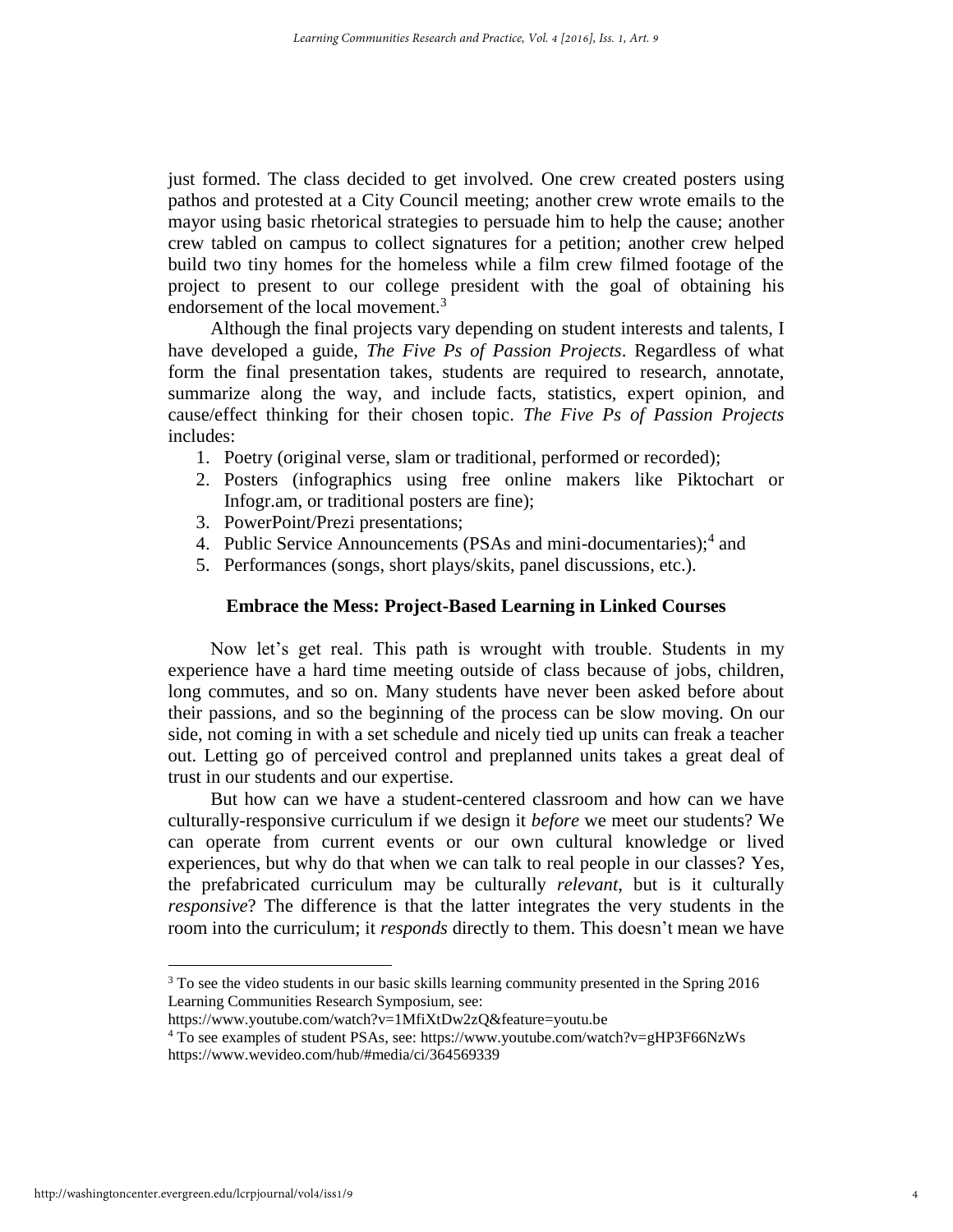to give up all lesson planning but that we build into our courses the opportunity for students to move beyond the "show up and do this" nature of traditional schooling. Our emphasis becomes: "what problems do we need to solve and how might we do that?"

In my basic skills reading/writing learning community, students read, annotate, journal their social justice topic, and create a Passion Project around it. Students then write and revise a paper for their portfolio on the topic in the linked writing course. I can still teach everything from main ideas to paraphrase, summary, and annotation, and my partner can teach reasoning, evidence, and rhetorical appeals, as students complete projects that matter to them. A boon is that we no longer read 30 of the same papers. This requires more conferencing, flexibility, and individualized coaching, instruction, and direction. It also requires a certain level of comfort with disarray and messiness. With so many moving parts, the classroom loses predictability and rigidity. In its place we gain increased engagement in the classroom and a more inclusive and fun learning environment.

#### **Conclusion**

Let's face it. As citizens today, we have a lot of problems to solve. From rising sea levels in Florida to persistent drought in California to a water crisis in Flint, there is no shortage of need for innovative problem solving. Unsurprisingly, the careers of today and tomorrow are much more interdisciplinary than ever before. Project-based work not only increases students' motivation and engagement, it positions them to become strong, successful leaders in a rapidly changing world.

In fact, when a scholarship group out of Canada asked what factors might reshape the future of careers in Canada and what major forces would drive change in how and where Canadians work over the next two decades, the major forces identified included aging and demographic changes, climate change and energy, immigration and a borderless world, digital technology, increased personalization, security and stability, and scientific and technical advancements (Sources of Change, 2014). These responses suggest that students of today need to be proficient in, and able to synthesize, key skills and knowledge from multiple disciplines. One of the identified careers, Telesurgeon, did not exist a mere 10 years ago: this "trained surgeon operates on patients remotely using robotic arms, a master controller, and a sensory system that provides feedback to its user." This career combines medicine, robotics, and telecommunications. Another career, a Regional Grid Director, "works with a diverse team to build, maintain, and run grids that act as renewable energy sources." This career combines engineering, foreign language, public administration, geology, and disaster relief. Clearly project-based learning that engages student interests and talents beyond discrete